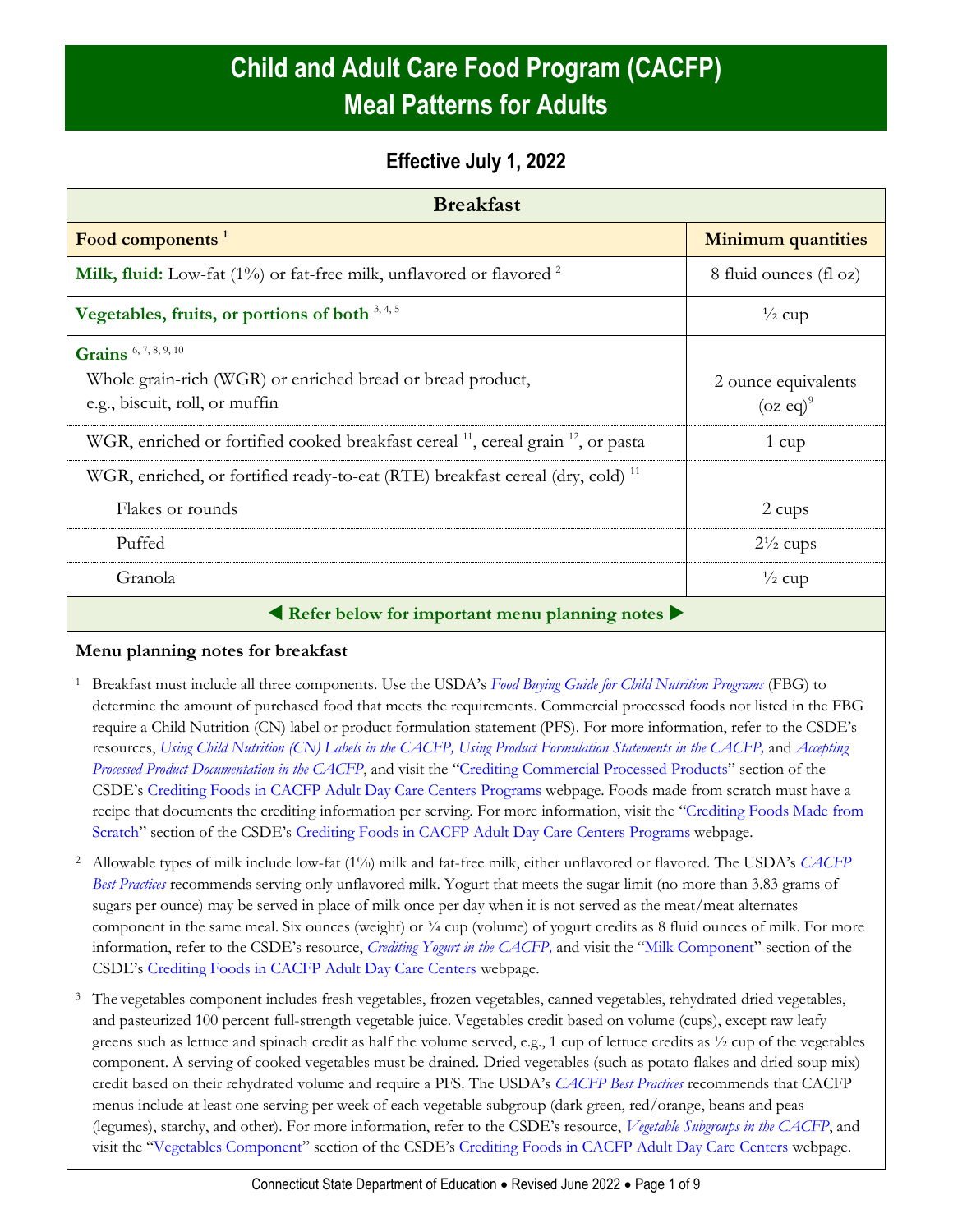### **Breakfast**

### **Menu planning notes for breakfast**, *continued*

- <sup>4</sup> Pasteurized full-strength juice credits as either the vegetables component or fruits component at only one meal or snack per day. Juice includes fruit and vegetable juice, frozen pops made from 100 percent juice, pureed fruits and vegetables in smoothies, and juice from canned fruit in 100 percent juice. For more information, refer to the CSDE's resources, *[Crediting](https://portal.ct.gov/-/media/SDE/Nutrition/CACFP/Crediting/Credit_Juice_CACFP.pdf)  [Juice in the CACFP](https://portal.ct.gov/-/media/SDE/Nutrition/CACFP/Crediting/Credit_Juice_CACFP.pdf)* and *[Crediting Smoothies in the CACFP.](https://portal.ct.gov/-/media/SDE/Nutrition/CACFP/Crediting/Credit_Smoothies_CACFP.pdf)* The USDA's *[CACFP Best Practices](https://fns-prod.azureedge.us/sites/default/files/cacfp/CACFP_factBP.pdf)* recommends serving whole fruits (fresh, frozen, canned, and dried) more often than juice.
- <sup>5</sup> The fruits component includes fresh fruit; frozen fruit; dried fruit; canned fruit in juice, water, or light syrup; and pasteurized 100 percent full-strength fruit juice. The creditable serving of canned fruit in 100 percent juice may include the juice but cannot include water or syrup. Fruits credit based on volume (cups), except dried fruits credit as twice the volume served, e.g., 1/4 cup of raisins credits as 1/2 cup of the fruits component. For more information, visit the "Fruits" [Component](https://portal.ct.gov/SDE/Nutrition/Crediting-Foods-in-CACFP-Adult-Day-Care-Centers/Documents#Fruits)" section of the CSDE's [Crediting Foods in CACFP Adult Day Care Centers](https://portal.ct.gov/SDE/Nutrition/Crediting-Foods-in-CACFP-Adult-Day-Care-Centers) webpage.
- <sup>6</sup> Grain products and recipes must be made with creditable grains (whole grains, enriched grains, bran, and germ). For information on identifying creditable grains, refer to the CSDE's resources, *[How to Identify Creditable Grains in the CACFP,](https://portal.ct.gov/-/media/SDE/Nutrition/CACFP/Crediting/Identify_Creditable_Grains_CACFP.pdf) [Crediting Whole Grains in the CACFP](https://portal.ct.gov/-/media/SDE/Nutrition/CACFP/Crediting/Credit_Whole_Grains_CACFP.pdf)*, and *Crediting Enriched [Grains in the CACFP,](https://portal.ct.gov/-/media/SDE/Nutrition/CACFP/Crediting/Credit_Enriched_Grains_CACFP.pdf)* and visit the "[Grains Component](https://portal.ct.gov/SDE/Nutrition/Crediting-Foods-in-CACFP-Adult-Day-Care-Centers/Documents#Grains)" section of the CSDE's [Crediting Foods in CACFP Adult Day Care Centers](https://portal.ct.gov/SDE/Nutrition/Crediting-Foods-in-CACFP-Adult-Day-Care-Centers) webpage.
- <sup>7</sup> At least one serving of grains per day must be WGR. The USDA's *[CACFP Best Practices](https://fns-prod.azureedge.us/sites/default/files/cacfp/CACFP_factBP.pdf)* recommends at least two servings of WGR grains per day. WGR foods for the CACFP contain at least 50 percent whole grains and the remaining grain ingredients are enriched, bran, or germ. For more information, refer to the CSDE's resource, *[Meeting the Whole Grain-rich](https://portal.ct.gov/-/media/SDE/Nutrition/CACFP/Crediting/WGR_Requirement_CACFP.pdf)  [Requirement for the CACFP](https://portal.ct.gov/-/media/SDE/Nutrition/CACFP/Crediting/WGR_Requirement_CACFP.pdf)*, and visit the "[Whole Grain-rich Requirement](https://portal.ct.gov/SDE/Nutrition/Crediting-Foods-in-CACFP-Adult-Day-Care-Centers/Documents#WGR)" section of the CSDE's [Crediting Foods in](https://portal.ct.gov/SDE/Nutrition/Crediting-Foods-in-CACFP-Adult-Day-Care-Centers)  [CACFP Adult Day Care Centers](https://portal.ct.gov/SDE/Nutrition/Crediting-Foods-in-CACFP-Adult-Day-Care-Centers) webpage.
- <sup>8</sup> Grain-based desserts cannot credit. Examples include cookies, piecrusts in sweet pies, doughnuts, cereal bars, granola bars, sweet rolls, pastries, toaster pastries, cake, and brownies. Sweet crackers such as graham crackers and animal crackers are not grain-based desserts. However, the CSDE recommends limiting sweet crackers to no more than twice per week between all meals and snacks. For more information, visit the USDA's webpage, [Grain-based Desserts in the CACFP.](https://www.fns.usda.gov/tn/grain-based-desserts-cacfp)
- <sup>9</sup> Grain products and recipes must meet the required weights (groups A-E) or volumes (groups H-I) in *[Grain Ounce](https://portal.ct.gov/-/media/SDE/Nutrition/CACFP/Crediting/Grain_Oz_Eq_CACFP.pdf)  [Equivalents for the CACFP](https://portal.ct.gov/-/media/SDE/Nutrition/CACFP/Crediting/Grain_Oz_Eq_CACFP.pdf)* or provide the minimum creditable grains per serving. For more information, refer to the CSDE's resource, *[Calculation Methods for Grains Ounce Equivalents for the CACFP,](https://portal.ct.gov/-/media/SDE/Nutrition/CACFP/Crediting/Grain_Calculation_CACFP_oz_eq.pdf)* and visit the "[Ounce Equivalents](https://portal.ct.gov/SDE/Nutrition/Crediting-Foods-in-CACFP-Adult-Day-Care-Centers/Documents#OunceEquivalents)" section of the CSDE's [Crediting Foods in CACFP Adult Day Care Centers](https://portal.ct.gov/SDE/Nutrition/Crediting-Foods-in-CACFP-Adult-Day-Care-Centershttps:/portal.ct.gov/SDE/Nutrition/Crediting-Foods-in-CACFP-Adult-Day-Care-Centers/Documents) webpage.
- <sup>10</sup> Meat/meat alternates may substitute for the entire grains component at breakfast up to three times per week. A 2-ounce serving of meat/meat alternates substitutes for 2 ounce equivalents of the grains component. For more information, visit the USDA's webpage, [Serving Meat and Meat Alternates at Breakfast,](https://www.fns.usda.gov/tn/serving-meats-and-meat-alternates-breakfast) and the "[Meat/Meat Alternates](https://portal.ct.gov/SDE/Nutrition/Crediting-Foods-in-CACFP-Adult-Day-Care-Centers/Documents#MMA)  [Component](https://portal.ct.gov/SDE/Nutrition/Crediting-Foods-in-CACFP-Adult-Day-Care-Centers/Documents#MMA)" section of the CSDE's [Crediting Foods in CACFP Adult Day Care Centers](https://portal.ct.gov/SDE/Nutrition/Crediting-Foods-in-CACFP-Adult-Day-Care-Centers) webpage.
- <sup>11</sup> Breakfast cereals cannot contain more than 6 grams of sugars per dry ounce (no more than 21.2 grams of sucrose and other sugars per 100 grams of dry cereal). For more information, refer to the CSDE's resource, *[Crediting Breakfast Cereals in](https://portal.ct.gov/-/media/SDE/Nutrition/CACFP/Crediting/Credit_Cereals_CACFP.pdf)  [the CACFP](https://portal.ct.gov/-/media/SDE/Nutrition/CACFP/Crediting/Credit_Cereals_CACFP.pdf)*.
- <sup>12</sup> Examples of cereal grains include amaranth, barley, buckwheat, cornmeal, corn grits, kasha, millet, oats, quinoa, wheat berries, and rolled wheat.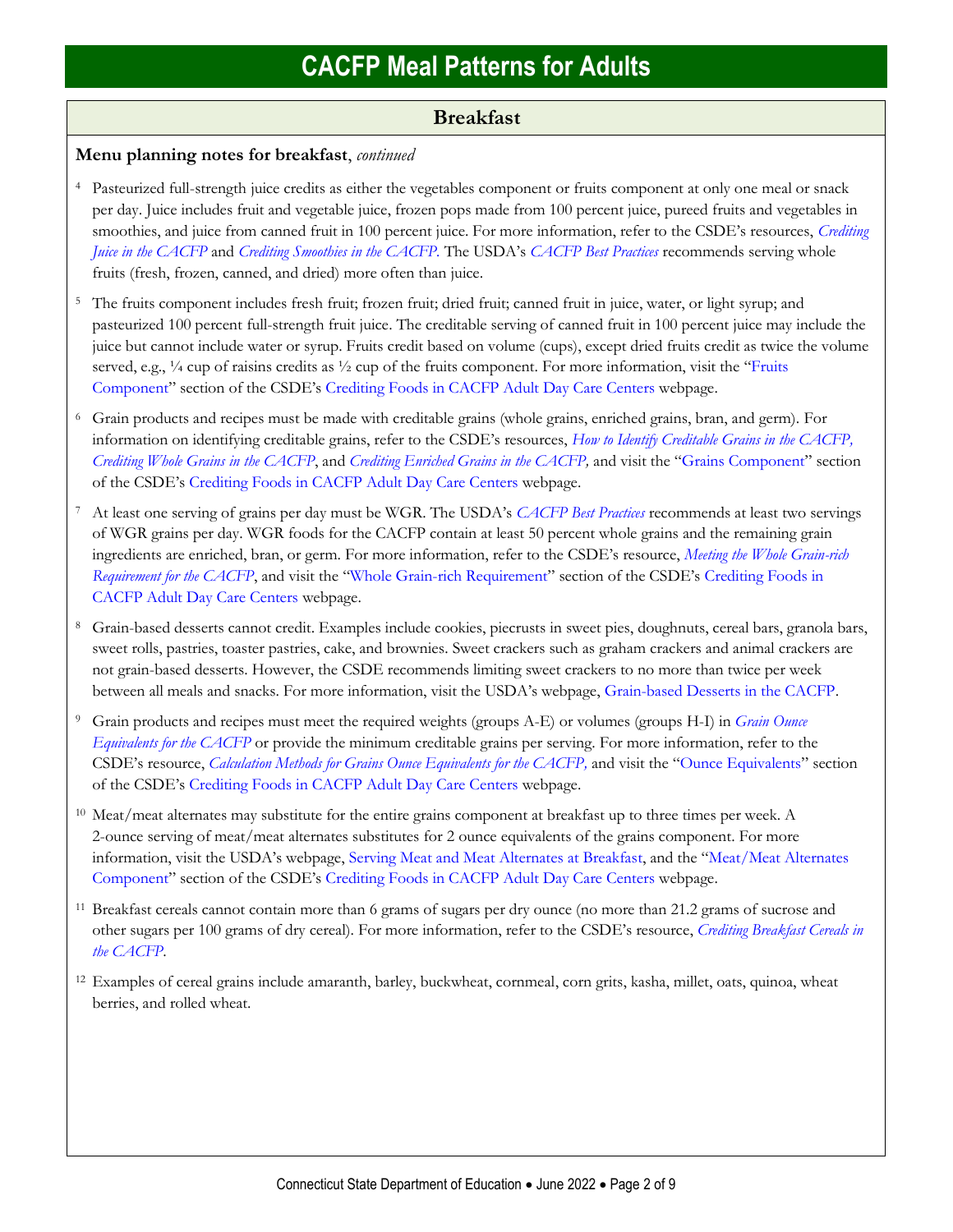| <b>Lunch and Supper</b>                                                                                                    |                           |  |
|----------------------------------------------------------------------------------------------------------------------------|---------------------------|--|
| Food Components <sup>1</sup>                                                                                               | <b>Minimum quantities</b> |  |
| Milk, fluid: Low-fat (1%) or fat-free milk, unflavored or flavored <sup>2</sup><br>Required at lunch<br>Optional at supper | 8 fl oz                   |  |
| Meat/meat alternates <sup>3</sup><br>Lean meat, poultry, or fish                                                           | 2 ounces                  |  |
| Surimi <sup>4</sup>                                                                                                        | 6 ounces                  |  |
| Tofu, soy products, tempeh, or alternate protein products (APPs) <sup>5</sup>                                              | 2 ounces                  |  |
| Cheese                                                                                                                     | 2 ounces                  |  |
| Cottage cheese                                                                                                             | $\frac{1}{2}$ cup         |  |
| Egg, large                                                                                                                 | 1                         |  |
| Cooked dry beans or peas 6                                                                                                 | $\frac{1}{2}$ cup         |  |
| Peanut butter, soy nut butter, or other nut or seed butters                                                                | 4 tablespoons             |  |
| Peanuts, soy nuts, tree nuts, or seeds <sup>7</sup>                                                                        | 1 ounce = $50\%$          |  |
| Yogurt or soy yogurt, plain or flavored, unsweetened or sweetened 8                                                        | 8 ounces or 1 cup         |  |
| Vegetables <sup>9, 10</sup>                                                                                                | $\frac{1}{2}$ cup         |  |
| Fruits <sup>10, 11, 12</sup>                                                                                               | $\frac{1}{2}$ cup         |  |
| Grains 13, 14, 15, 16                                                                                                      |                           |  |
| WGR or enriched bread or bread product, e.g., biscuit, roll, or muffin                                                     | $2$ oz eq <sup>16</sup>   |  |
| WGR, enriched or fortified cooked breakfast cereal <sup>17</sup> , cereal grain <sup>18</sup> , or pasta                   | 1 cup                     |  |
| WGR, enriched, or fortified ready-to-eat (RTE) breakfast cereal (dry, cold) <sup>17</sup>                                  |                           |  |
| Flakes or rounds                                                                                                           | 2 cups                    |  |
| Puffed                                                                                                                     | $2\frac{1}{2}$ cups       |  |
| Granola                                                                                                                    | $\frac{1}{2}$ cup         |  |
| Refer to next page for important menu planning notes                                                                       |                           |  |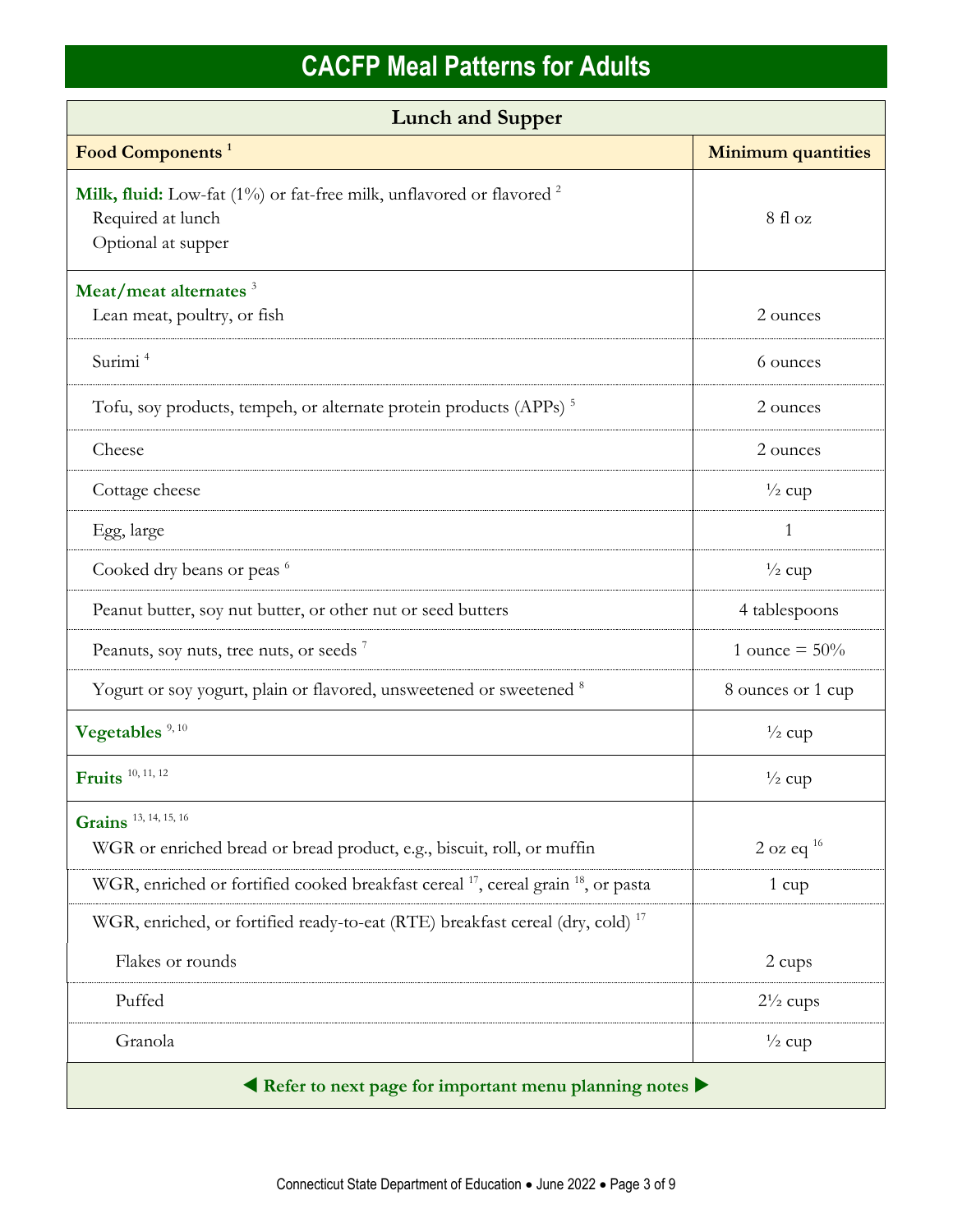## **Lunch and Supper**

### **Menu planning notes for lunch and supper**

- <sup>1</sup> Lunch must include all five components. Supper must include four components (meat/meat alternates, vegetables, fruits, and grains). Milk is optional at supper. Use the USDA's *[Food Buying Guide for Child Nutrition Programs](https://www.fns.usda.gov/tn/food-buying-guide-for-child-nutrition-programs)* (FBG) to determine the amount of purchased food that meets the requirements. Commercial processed foods not listed in the FBG require a CN label or PFS to document crediting information. For more information, refer to the CSDE's resources, *[Using Child](https://portal.ct.gov/-/media/SDE/Nutrition/CACFP/Crediting/Using_CN_labels_CACFP.pdf)  [Nutrition \(CN\) Labels in the CACFP,](https://portal.ct.gov/-/media/SDE/Nutrition/CACFP/Crediting/Using_CN_labels_CACFP.pdf) [Using Product Formulation Statements](https://portal.ct.gov/-/media/SDE/Nutrition/CACFP/Crediting/Using_Product_Formulation_Statements_CACFP.pdf) in the CACFP,* and *[Accepting Processed Product](https://portal.ct.gov/-/media/SDE/Nutrition/CACFP/Crediting/Accepting_Processed_Product_Documentation_CACFP.pdf)  [Documentation in the CACFP](https://portal.ct.gov/-/media/SDE/Nutrition/CACFP/Crediting/Accepting_Processed_Product_Documentation_CACFP.pdf)*, and visit the "[Crediting Commercial Processed Products](https://portal.ct.gov/SDE/Nutrition/Crediting-Foods-in-CACFP-Adult-Day-Care-Centers/Documents#CommercialProducts)" section of the CSDE's [Crediting](https://portal.ct.gov/SDE/Nutrition/Crediting-Foods-in-CACFP-Adult-Day-Care-Centers/Documents)  [Foods in CACFP Adult Day Care Centers](https://portal.ct.gov/SDE/Nutrition/Crediting-Foods-in-CACFP-Adult-Day-Care-Centers/Documents) Programs webpage. Foods made from scratch must have a recipe that documents the crediting information per serving. For more information, visit the "[Crediting Foods Made from Scratch](https://portal.ct.gov/SDE/Nutrition/Crediting-Foods-in-CACFP-Adult-Day-Care-Centers/Documents#ScratchFoods)" section of the CSDE's [Crediting Foods in CACFP Adult Day Care Centers](https://portal.ct.gov/SDE/Nutrition/Crediting-Foods-in-CACFP-Adult-Day-Care-Centers) Programs webpage.
- <sup>2</sup> Allowable types of milk include low-fat (1%) milk and fat-free milk, either unflavored or flavored. The USDA's *[CACFP](https://fns-prod.azureedge.us/sites/default/files/cacfp/CACFP_factBP.pdf)  [Best Practices](https://fns-prod.azureedge.us/sites/default/files/cacfp/CACFP_factBP.pdf)* recommends serving only unflavored milk. Yogurt that meets the sugar limit (no more than 3.83 grams of sugars per ounce) may be served in place of milk once per day when it is not served as the meat/meat alternates component in the same meal. Six ounces (weight) or  $\frac{3}{4}$  cup (volume) of yogurt credits as 8 fluid ounces of milk. For more information, refer to the CSDE's resource, *[Crediting Yogurt in the CACFP,](https://portal.ct.gov/-/media/SDE/Nutrition/CACFP/Crediting/Credit_Yogurt_CACFP.pdf)* and visit the "[Milk Component](https://portal.ct.gov/SDE/Nutrition/Crediting-Foods-in-CACFP-Adult-Day-Care-Centers/Documents#Milk)" section of the CSDE's [Crediting Foods in CACFP Adult Day Care Centers](https://portal.ct.gov/SDE/Nutrition/Crediting-Foods-in-CACFP-Adult-Day-Care-Centers) webpage.
- <sup>3</sup> The meat/meat alternates component must be served in a main dish, or a main dish and one other food item. A serving is the edible portion of cooked lean meat, poultry, or fish, e.g., cooked lean meat without bone, breading, binders, fillers, or other ingredients. Commercial processed products require a CN label or PFS to credit. For more information, refer to the CSDE's resources, *[Crediting Commercial Meat/Meat Alternates in the CACFP](https://portal.ct.gov/-/media/SDE/Nutrition/CACFP/Crediting/Credit_Commercial_MMA_CACFP.pdf)* and *[Crediting Deli Meats in the CACFP](https://portal.ct.gov/-/media/SDE/Nutrition/CACFP/Crediting/Credit_Deli_CACFP.pdf)*, and visit the "[Meat/Meat Alternates Component](https://portal.ct.gov/SDE/Nutrition/Crediting-Foods-in-CACFP-Adult-Day-Care-Centers/Documents#MMA)" section of the CSDE's [Crediting Foods in CACFP Adult Day Care Centers](https://portal.ct.gov/SDE/Nutrition/Crediting-Foods-in-CACFP-Adult-Day-Care-Centers) webpage. The USDA's *[CACFP Best Practices](https://fns-prod.azureedge.us/sites/default/files/cacfp/CACFP_factBP.pdf)* recommends serving only lean meats, nuts, and legumes; limiting processed meats to one serving per week; and serving only low-fat or reduced-fat natural cheese.
- <sup>4</sup> Surimi seafood is a pasteurized, ready-to-eat, restructured seafood product usually made from pollock (fish). A CN label or PFS is required to credit surimi seafood differently from this amount.
- <sup>5</sup> APPs must meet the requirements i[n appendix A](https://www.ecfr.gov/cgi-bin/text-idx?SID=4c211a738d6109939c6054a6286ac109&mc=true&node=pt7.4.226&rgn=div5#ap7.4.226_127.a) of the CACFP regulations (7 CFR 226). Tofu must contain at least 5 grams of protein in 2.2 ounces (weight) or ¼ cup (volume). For more information, refer to the CSDE's resources, *[Requirements for Alternate Protein Products in the CACFP](https://portal.ct.gov/-/media/SDE/Nutrition/CACFP/Crediting/APP_Requirements_CACFP.pdf)* and *[Crediting Tofu and Tofu Products in the CACFP](https://portal.ct.gov/-/media/SDE/Nutrition/CACFP/Crediting/Credit_Tofu_CACFP.pdf)*. A 1-ounce serving of tempeh credits as 1 ounce of the meat/meat alternates component if the product's ingredients include only soybeans (or other legumes), water, tempeh culture, and for some varieties, vinegar, seasonings, and herbs. Tempeh products that contain other ingredients require a CN label or PFS to document crediting information.
- <sup>6</sup> Legumes (cooked dry beans and peas) credit as either the meat/meat alternates component or the vegetables component, but not both in the same meal. For more information, refer to the CSDE's resource, *[Crediting Legumes in the CACFP.](https://portal.ct.gov/-/media/SDE/Nutrition/CACFP/Crediting/Credit_Legumes_CACFP.pdf)*
- <sup>7</sup> Creditable nuts and seeds include almonds, Brazil nuts, cashews, filberts, macadamia nuts, peanuts, pecans, walnuts, pine nuts, pistachios, and soy nuts. Nuts and seeds cannot credit for more than half of the meat/meat alternates component at lunch or supper. They must be combined with another meat/meat alternate to meet the total requirement. For more information, refer to the CSDE's resource, *[Crediting Nuts and Seeds in the CACFP](https://portal.ct.gov/-/media/SDE/Nutrition/CACFP/Crediting/Credit_Nuts_Seeds_CACFP.pdf)*.
- <sup>8</sup> Yogurt and soy yogurt cannot contain more than 23 grams of total sugars per 6 ounces (no more than 3.83 grams per ounce)*.* For more information, refer to the CSDE's resource, *[Crediting Yogurt in the CACFP.](https://portal.ct.gov/-/media/SDE/Nutrition/CACFP/Crediting/Credit_Yogurt_CACFP.pdf)*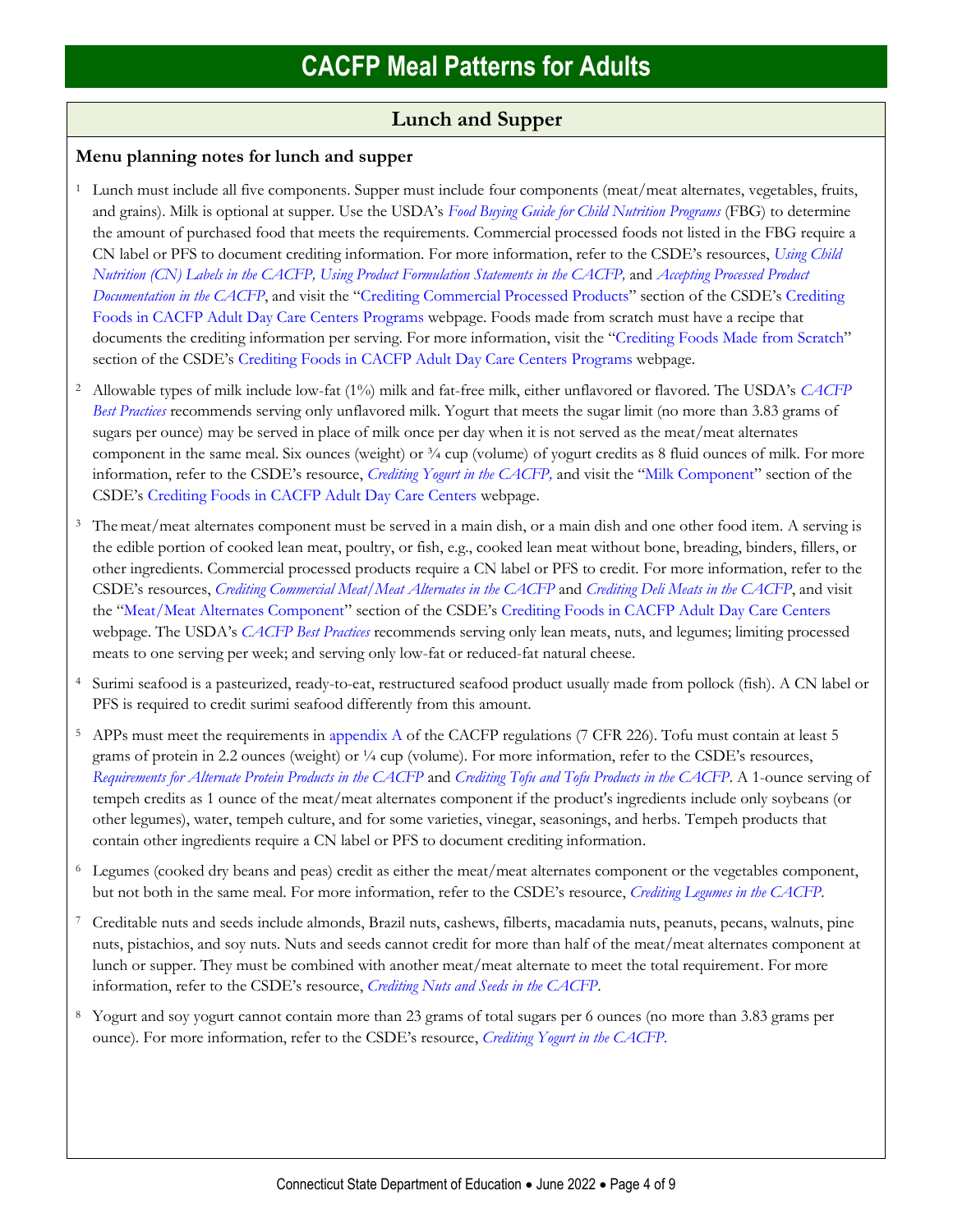## **Lunch and Supper**

### **Menu planning notes for lunch and supper**, *continued*

- <sup>9</sup> The vegetables component includes fresh vegetables, frozen vegetables, canned vegetables, rehydrated dried vegetables, and pasteurized 100 percent full-strength vegetable juice. Vegetables credit based on volume (cups), except raw leafy greens such as lettuce and spinach credit as half the volume served, e.g., 1 cup of lettuce credits as  $\frac{1}{2}$  cup of the vegetables component. A serving of cooked vegetables must be drained. Dried vegetables (such as potato flakes and dried soup mix) credit based on their rehydrated volume and require a PFS. The USDA's *[CACFP Best Practices](https://fns-prod.azureedge.us/sites/default/files/cacfp/CACFP_factBP.pdf)* recommends that CACFP menus include at least one serving per week of each vegetable subgroup (dark green, red/orange, beans and peas (legumes), starchy, and other). For more information, refer to the CSDE's resource, *[Vegetable Subgroups in the CACFP](https://portal.ct.gov/-/media/SDE/Nutrition/CACFP/Crediting/Vegetable_Subgroups_CACFP.pdf)*, and visit the "[Vegetables Component](https://portal.ct.gov/SDE/Nutrition/Crediting-Foods-in-CACFP-Adult-Day-Care-Centers/Documents#Vegetables)" section of the CSDE's [Crediting Foods in CACFP Adult Day Care Centers](https://portal.ct.gov/SDE/Nutrition/Crediting-Foods-in-CACFP-Adult-Day-Care-Centers) webpage.
- <sup>10</sup> Pasteurized full-strength juice credits as either the vegetables component or fruits component at only one meal or snack per day. Juice includes fruit and vegetable juice, frozen pops made from 100 percent juice, pureed fruits and vegetables in smoothies, and juice from canned fruit in 100 percent juice. For more information, refer to the CSDE's resources, *[Crediting](https://portal.ct.gov/-/media/SDE/Nutrition/CACFP/Crediting/Credit_Juice_CACFP.pdf)  [Juice in the CACFP](https://portal.ct.gov/-/media/SDE/Nutrition/CACFP/Crediting/Credit_Juice_CACFP.pdf)* and *[Crediting Smoothies in the CACFP.](https://portal.ct.gov/-/media/SDE/Nutrition/CACFP/Crediting/Credit_Smoothies_CACFP.pdf)* The USDA's *[CACFP Best Practices](https://fns-prod.azureedge.us/sites/default/files/cacfp/CACFP_factBP.pdf)* recommends serving whole fruits (fresh, frozen, canned, and dried) more often than juice.
- <sup>11</sup> The fruits component includes fresh fruit; frozen fruit; dried fruit; canned fruit in juice, water, or light syrup; and pasteurized 100 percent full-strength fruit juice. The creditable serving of canned fruit in 100 percent juice may include the juice but cannot include water or syrup. Fruits credit based on volume (cups), except dried fruits credit as twice the volume served, e.g., 1/4 cup of raisins credits as 1/2 cup of the fruits component. For more information, visit the "Fruits" [Component](https://portal.ct.gov/SDE/Nutrition/Crediting-Foods-in-CACFP-Adult-Day-Care-Centers/Documents#Fruits)" section of the CSDE's [Crediting Foods in CACFP Adult Day Care Centers](https://portal.ct.gov/SDE/Nutrition/Crediting-Foods-in-CACFP-Adult-Day-Care-Centers) webpage.
- <sup>12</sup> Vegetables can substitute for the entire fruits component at lunch and supper. If lunch or supper includes two servings of vegetables, they must be different kinds.
- <sup>13</sup> Grain products and recipes must be made with creditable grains (whole grains, enriched grains, bran, and germ). For information on identifying creditable grains, refer to the CSDE's resources, *[How to Identify Creditable Grains in the CACFP,](https://portal.ct.gov/-/media/SDE/Nutrition/CACFP/Crediting/Identify_Creditable_Grains_CACFP.pdf) [Crediting Whole Grains in the CACFP](https://portal.ct.gov/-/media/SDE/Nutrition/CACFP/Crediting/Credit_Whole_Grains_CACFP.pdf)*, and *[Crediting Enriched Grains in the CACFP,](https://portal.ct.gov/-/media/SDE/Nutrition/CACFP/Crediting/Credit_Enriched_Grains_CACFP.pdf)* and visit the "[Grains Component](https://portal.ct.gov/SDE/Nutrition/Crediting-Foods-in-CACFP-Adult-Day-Care-Centers/Documents#Grains)" section of the CSDE's [Crediting Foods in CACFP Adult Day Care Centers](https://portal.ct.gov/SDE/Nutrition/Crediting-Foods-in-CACFP-Adult-Day-Care-Centers) webpage.
- <sup>14</sup> At least one serving of grains per day must be WGR. The USDA's *[CACFP Best Practices](https://fns-prod.azureedge.us/sites/default/files/cacfp/CACFP_factBP.pdf)* recommends at least two servings of WGR grains per day. WGR foods for the CACFP contain at least 50 percent whole grains and the remaining grain ingredients are enriched, bran, or germ. For more information, refer to the CSDE's resource, *[Meeting the Whole Grain-rich](https://portal.ct.gov/-/media/SDE/Nutrition/CACFP/Crediting/WGR_Requirement_CACFP.pdf)  [Requirement for the CACFP](https://portal.ct.gov/-/media/SDE/Nutrition/CACFP/Crediting/WGR_Requirement_CACFP.pdf)*, and visit the "[Whole Grain-rich Requirement](https://portal.ct.gov/SDE/Nutrition/Crediting-Foods-in-CACFP-Adult-Day-Care-Centers/Documents#WGR)" section of the CSDE's [Crediting Foods in](https://portal.ct.gov/SDE/Nutrition/Crediting-Foods-in-CACFP-Adult-Day-Care-Centers)  [CACFP Adult Day Care Centers](https://portal.ct.gov/SDE/Nutrition/Crediting-Foods-in-CACFP-Adult-Day-Care-Centers) webpage.
- <sup>15</sup> Grain-based desserts cannot credit. Examples include cookies, piecrusts in sweet pies, doughnuts, cereal bars, granola bars, sweet rolls, pastries, toaster pastries, cake, and brownies. Sweet crackers such as graham crackers and animal crackers are not grain-based desserts. However, the CSDE recommends limiting sweet crackers to no more than twice per week between all meals and snacks. For more information, visit the USDA's webpage, [Grain-based Desserts in the CACFP.](https://www.fns.usda.gov/tn/grain-based-desserts-cacfp)
- <sup>16</sup> Grain products and recipes must meet the required weights (groups A-E) or volumes (groups H-I) in *[Grain Ounce](https://portal.ct.gov/-/media/SDE/Nutrition/CACFP/Crediting/Grain_Oz_Eq_CACFP.pdf)  [Equivalents for the CACFP](https://portal.ct.gov/-/media/SDE/Nutrition/CACFP/Crediting/Grain_Oz_Eq_CACFP.pdf)* or provide the minimum creditable grains per serving. For more information, refer to the CSDE's resource, *[Calculation Methods for Grains Ounce Equivalents for the CACFP,](https://portal.ct.gov/-/media/SDE/Nutrition/CACFP/Crediting/Grain_Calculation_CACFP_oz_eq.pdf)* and visit the "[Ounce Equivalents](https://portal.ct.gov/SDE/Nutrition/Crediting-Foods-in-CACFP-Adult-Day-Care-Centers/Documents#OunceEquivalents)" section of the CSDE's [Crediting Foods in CACFP Adult Day Care Centers](https://portal.ct.gov/SDE/Nutrition/Crediting-Foods-in-CACFP-Adult-Day-Care-Centershttps:/portal.ct.gov/SDE/Nutrition/Crediting-Foods-in-CACFP-Adult-Day-Care-Centers/Documents) webpage.
- <sup>17</sup> Breakfast cereals cannot contain more than 6 grams of sugars per dry ounce (no more than 21.2 grams of sucrose and other sugars per 100 grams of dry cereal). For more information, refer to the CSDE's resource, *[Crediting Breakfast Cereals in](https://portal.ct.gov/-/media/SDE/Nutrition/CACFP/Crediting/Credit_Cereals_CACFP.pdf)  [the CACFP](https://portal.ct.gov/-/media/SDE/Nutrition/CACFP/Crediting/Credit_Cereals_CACFP.pdf)*.
- <sup>18</sup> Examples of cereal grains include amaranth, barley, buckwheat, cornmeal, corn grits, kasha, millet, oats, quinoa, wheat berries, and rolled wheat.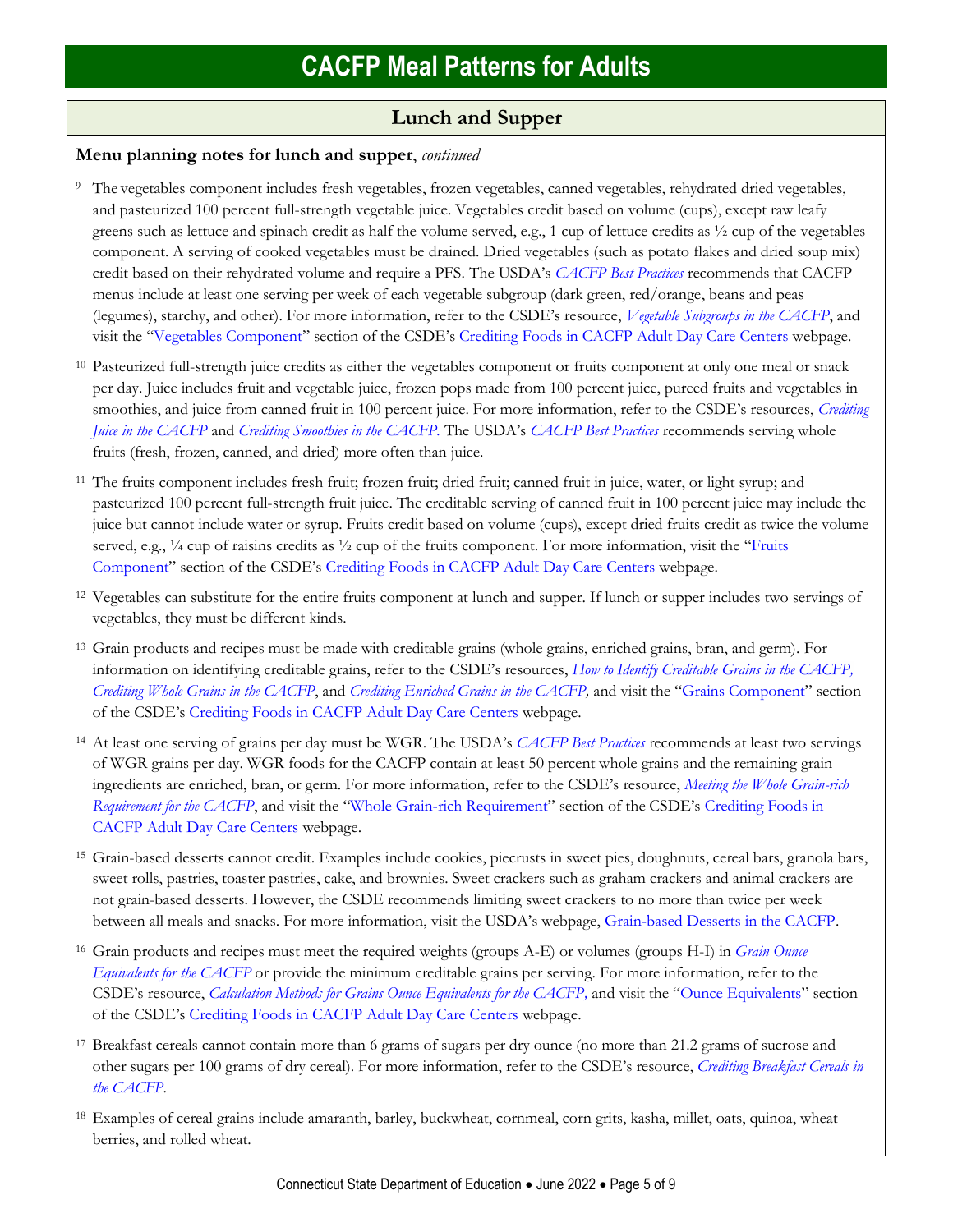| Snack                                                                                                    |                               |  |
|----------------------------------------------------------------------------------------------------------|-------------------------------|--|
| Serve any two of the five components (two different components) <sup>1</sup>                             | <b>Minimum quantities</b>     |  |
| Milk, fluid: Low-fat (1%) or fat-free milk, unflavored or flavored <sup>2</sup>                          | 8 fl oz                       |  |
| Meat/meat alternates <sup>3</sup>                                                                        |                               |  |
| Lean meat, poultry, or fish                                                                              | 1 ounce                       |  |
| Surimi <sup>4</sup>                                                                                      | 3 ounces                      |  |
| Tofu, soy products, tempeh, or alternate protein products (APPs) <sup>5</sup>                            | 1 ounce                       |  |
| Cheese                                                                                                   | 1 ounce                       |  |
| Cottage cheese                                                                                           | $\frac{1}{4}$ cup             |  |
| Egg, large                                                                                               | $\frac{1}{2}$                 |  |
| Cooked dry beans or peas <sup>6</sup>                                                                    | $\frac{1}{4}$ cup             |  |
| Peanut butter, soy nut butter, or other nut or seed butters                                              | 2 tablespoons                 |  |
| Peanuts, soy nuts, tree nuts, or seeds <sup>7</sup>                                                      | 1 ounce                       |  |
| Yogurt or soy yogurt, plain or flavored,<br>unsweetened or sweetened <sup>8</sup>                        | 4 ounces or $\frac{1}{2}$ cup |  |
| Vegetables <sup>9, 10</sup>                                                                              | $\frac{1}{2}$ cup             |  |
| Fruits <sup>10, 11</sup>                                                                                 | $\frac{1}{2}$ cup             |  |
| Grains 12, 13, 14, 15                                                                                    |                               |  |
| WGR or enriched bread or bread product, e.g., biscuit, roll, or muffin                                   | 1 oz eq $16$                  |  |
| WGR, enriched or fortified cooked breakfast cereal <sup>16</sup> , cereal grain <sup>17</sup> , or pasta | $\frac{1}{2}$ cup             |  |
| WGR, enriched, or fortified ready-to-eat (RTE) breakfast cereal (dry, cold) <sup>16</sup>                |                               |  |
| Flakes or rounds                                                                                         | 1 cup                         |  |
| Puffed                                                                                                   | $1\frac{1}{4}$ cups           |  |
| Granola                                                                                                  | $\frac{1}{4}$ cup             |  |
| Refer to next page for important menu planning notes                                                     |                               |  |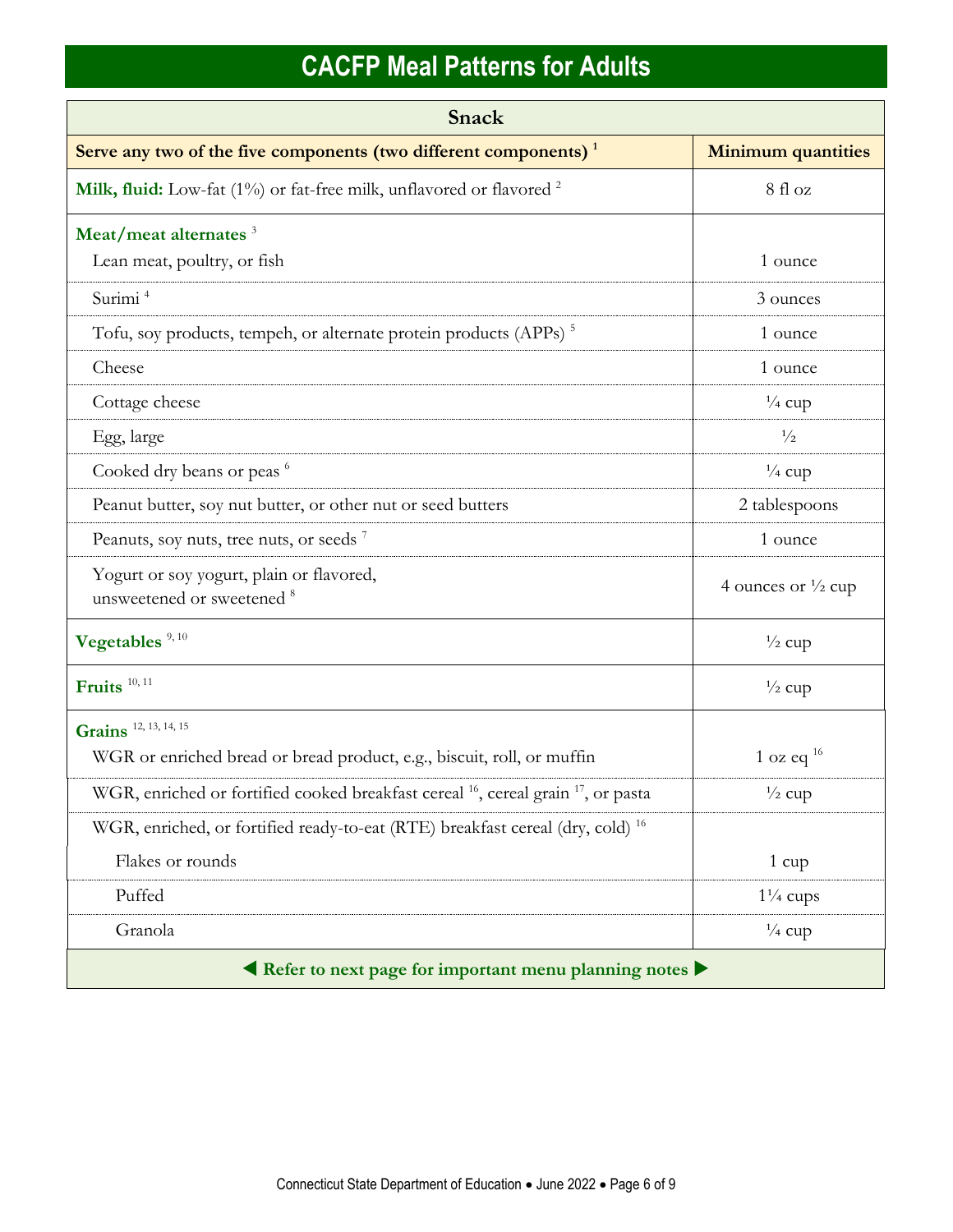### **Snack**

#### **Menu planning notes for snack**

- <sup>1</sup> Snack must include two of the five components. Only one of the two components may be a creditable beverage, such as milk or juice. The USDA's *[CACFP Best Practices](https://fns-prod.azureedge.us/sites/default/files/cacfp/CACFP_factBP.pdf)* recommends serving a vegetable or fruit for at least one of the two required snack components. Use the USDA's *[Food Buying Guide for Child Nutrition Programs](https://www.fns.usda.gov/tn/food-buying-guide-for-child-nutrition-programs)* (FBG) to determine the amount of purchased food that meets the requirements. Commercial processed foods not listed in the FBG require a CN label or PFS to document crediting information. For more information, refer to the CSDE's resources, *[Using Child Nutrition \(CN\)](https://portal.ct.gov/-/media/SDE/Nutrition/CACFP/Crediting/Using_CN_labels_CACFP.pdf)  [Labels in the CACFP,](https://portal.ct.gov/-/media/SDE/Nutrition/CACFP/Crediting/Using_CN_labels_CACFP.pdf) [Using Product Formulation Statements](https://portal.ct.gov/-/media/SDE/Nutrition/CACFP/Crediting/Using_Product_Formulation_Statements_CACFP.pdf) in the CACFP,* and *[Accepting Processed Product Documentation in the](https://portal.ct.gov/-/media/SDE/Nutrition/CACFP/Crediting/Accepting_Processed_Product_Documentation_CACFP.pdf)  [CACFP](https://portal.ct.gov/-/media/SDE/Nutrition/CACFP/Crediting/Accepting_Processed_Product_Documentation_CACFP.pdf)*, and visit the "[Crediting Commercial Processed Products](https://portal.ct.gov/SDE/Nutrition/Crediting-Foods-in-CACFP-Adult-Day-Care-Centers/Documents#CommercialProducts)" section of the CSDE's [Crediting Foods in CACFP](https://portal.ct.gov/SDE/Nutrition/Crediting-Foods-in-CACFP-Adult-Day-Care-Centers/Documents)  [Adult Day Care Centers](https://portal.ct.gov/SDE/Nutrition/Crediting-Foods-in-CACFP-Adult-Day-Care-Centers/Documents) Programs webpage. Foods made from scratch must have a recipe that documents the crediting information per serving. For more information, visit the "[Crediting Foods Made from Scratch](https://portal.ct.gov/SDE/Nutrition/Crediting-Foods-in-CACFP-Adult-Day-Care-Centers/Documents#ScratchFoods)" section of the CSDE's [Crediting Foods in CACFP Adult Day Care Centers](https://portal.ct.gov/SDE/Nutrition/Crediting-Foods-in-CACFP-Adult-Day-Care-Centers) Programs webpage.
- <sup>2</sup> Allowable types of milk include low-fat (1%) milk and fat-free milk, either unflavored or flavored. The USDA's *[CACFP](https://fns-prod.azureedge.us/sites/default/files/cacfp/CACFP_factBP.pdf)  [Best Practices](https://fns-prod.azureedge.us/sites/default/files/cacfp/CACFP_factBP.pdf)* recommends serving only unflavored milk. For more information, refer to the CSDE's resource, *[Crediting](https://portal.ct.gov/-/media/SDE/Nutrition/CACFP/Crediting/Credit_Yogurt_CACFP.pdf)  [Yogurt in the CACFP,](https://portal.ct.gov/-/media/SDE/Nutrition/CACFP/Crediting/Credit_Yogurt_CACFP.pdf)* and visit the "[Milk Component](https://portal.ct.gov/SDE/Nutrition/Crediting-Foods-in-CACFP-Adult-Day-Care-Centers/Documents#Milk)" section of the CSDE's [Crediting Foods in CACFP Adult Day Care](https://portal.ct.gov/SDE/Nutrition/Crediting-Foods-in-CACFP-Adult-Day-Care-Centers)  [Centers](https://portal.ct.gov/SDE/Nutrition/Crediting-Foods-in-CACFP-Adult-Day-Care-Centers) webpage.
- <sup>3</sup> A serving of the meat/meat alternates component is the edible portion of cooked lean meat, poultry, or fish, e.g., cooked lean meat without bone, breading, binders, fillers, or other ingredients. Commercial processed products require a CN label or PFS to credit. For more information, refer to the CSDE's resources, *[Crediting Commercial Meat/Meat Alternates in the](https://portal.ct.gov/-/media/SDE/Nutrition/CACFP/Crediting/Credit_Commercial_MMA_CACFP.pdf)  [CACFP](https://portal.ct.gov/-/media/SDE/Nutrition/CACFP/Crediting/Credit_Commercial_MMA_CACFP.pdf)* and *[Crediting Deli Meats in the CACFP](https://portal.ct.gov/-/media/SDE/Nutrition/CACFP/Crediting/Credit_Deli_CACFP.pdf)*, and visit the "[Meat/Meat Alternates Component](https://portal.ct.gov/SDE/Nutrition/Crediting-Foods-in-CACFP-Adult-Day-Care-Centers/Documents#MMA)" section of the CSDE's [Crediting Foods in CACFP Adult Day Care Centers](https://portal.ct.gov/SDE/Nutrition/Crediting-Foods-in-CACFP-Adult-Day-Care-Centers) webpage. The USDA's *[CACFP Best Practices](https://fns-prod.azureedge.us/sites/default/files/cacfp/CACFP_factBP.pdf)* recommends serving only lean meats, nuts, and legumes; limiting processed meats to one serving per week; and serving only low-fat or reduced-fat natural cheese..
- <sup>4</sup> Surimi seafood is a pasteurized, ready-to-eat, restructured seafood product usually made from pollock (fish). A CN label or PFS is required to credit surimi seafood differently from this amount.
- <sup>5</sup> APPs must meet the requirements i[n appendix A](https://www.ecfr.gov/cgi-bin/text-idx?SID=4c211a738d6109939c6054a6286ac109&mc=true&node=pt7.4.226&rgn=div5#ap7.4.226_127.a) of the CACFP regulations (7 CFR 226). Tofu must contain at least 5 grams of protein in 2.2 ounces (weight) or ¼ cup (volume). For more information, refer to the CSDE's resources, *[Requirements for Alternate Protein Products in the CACFP](https://portal.ct.gov/-/media/SDE/Nutrition/CACFP/Crediting/APP_Requirements_CACFP.pdf)* and *[Crediting Tofu and Tofu Products in the CACFP](https://portal.ct.gov/-/media/SDE/Nutrition/CACFP/Crediting/Credit_Tofu_CACFP.pdf)*. A 1-ounce serving of tempeh credits as 1 ounce of the meat/meat alternates component if the product's ingredients include only soybeans (or other legumes), water, tempeh culture, and for some varieties, vinegar, seasonings, and herbs. Tempeh products that contain other ingredients require a CN label or PFS to document crediting information.
- <sup>6</sup> Legumes (cooked dry beans and peas) credit as either the meat/meat alternates component or the vegetables component, but not both in the same snack. For more information, refer to the CSDE's resource, *[Crediting Legumes in the CACFP.](https://portal.ct.gov/-/media/SDE/Nutrition/CACFP/Crediting/Credit_Legumes_CACFP.pdf)*
- <sup>7</sup> Creditable nuts and seeds include almonds, Brazil nuts, cashews, filberts, macadamia nuts, peanuts, pecans, walnuts, pine nuts, pistachios, and soy nuts. They must be combined with another meat/meat alternate to meet the total requirement. For more information, refer to the CSDE's resource, *[Crediting Nuts and Seeds in the CACFP](https://portal.ct.gov/-/media/SDE/Nutrition/CACFP/Crediting/Credit_Nuts_Seeds_CACFP.pdf)*.
- <sup>8</sup> Yogurt and soy yogurt cannot contain more than 23 grams of total sugars per 6 ounces (no more than 3.83 grams per ounce)*.* For more information, refer to the CSDE's resource, *[Crediting Yogurt in the CACFP.](https://portal.ct.gov/-/media/SDE/Nutrition/CACFP/Crediting/Credit_Yogurt_CACFP.pdf)*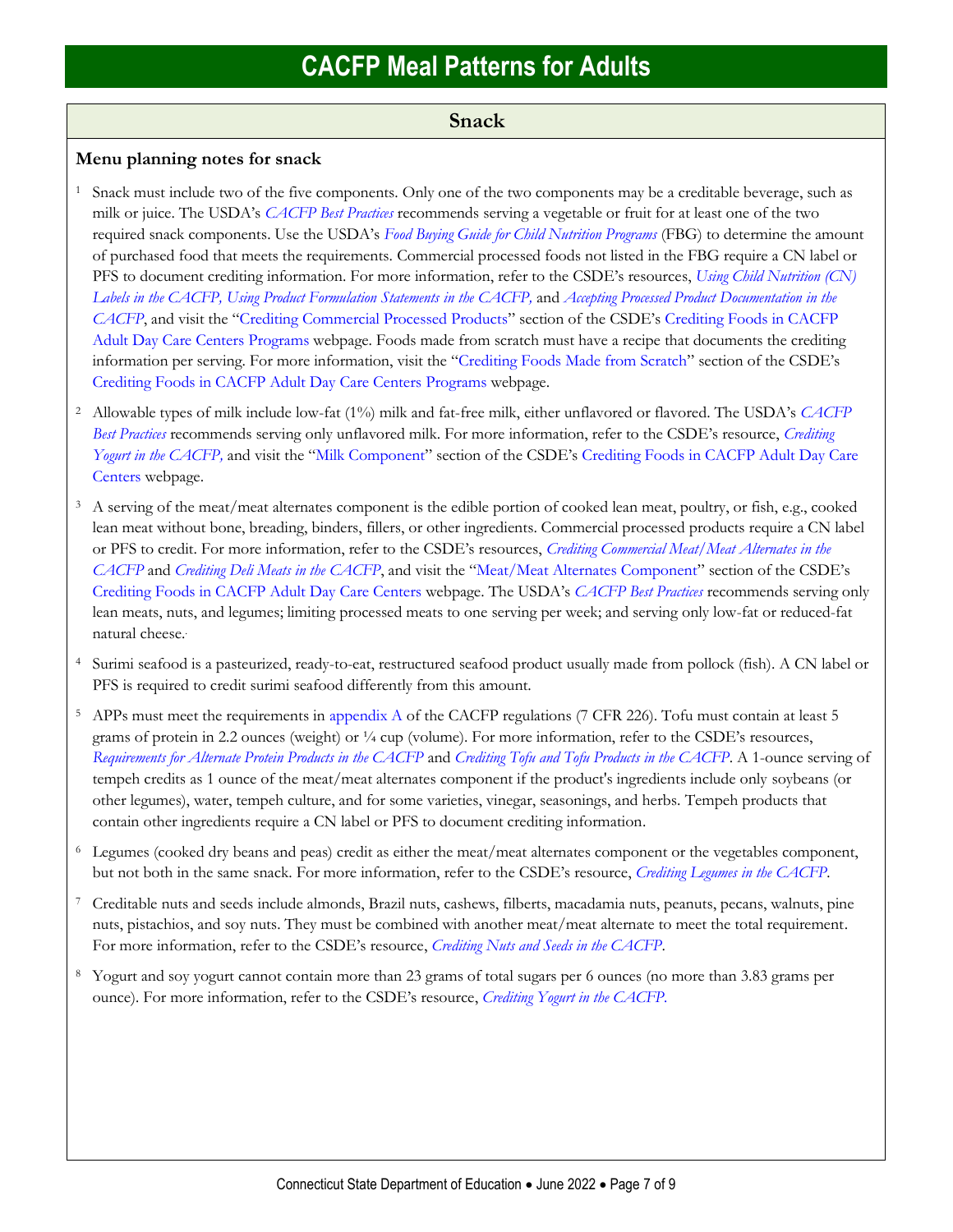### **Snack**

### **Menu planning notes for snack**, *continued*

- <sup>9</sup> The vegetables component includes fresh vegetables, frozen vegetables, canned vegetables, rehydrated dried vegetables, and pasteurized 100 percent full-strength vegetable juice. Vegetables credit based on volume (cups), except raw leafy greens such as lettuce and spinach credit as half the volume served, e.g., 1 cup of lettuce credits as ½ cup of the vegetables component. A serving of cooked vegetables must be drained. Dried vegetables (such as potato flakes and dried soup mix) credit based on their rehydrated volume and require a PFS. The USDA's *[CACFP Best Practices](https://fns-prod.azureedge.us/sites/default/files/cacfp/CACFP_factBP.pdf)* recommends that CACFP menus include at least one serving per week of each vegetable subgroup (dark green, red/orange, beans and peas (legumes), starchy, and other). For more information, refer to the CSDE's resource, *[Vegetable Subgroups in the CACFP](https://portal.ct.gov/-/media/SDE/Nutrition/CACFP/Crediting/Vegetable_Subgroups_CACFP.pdf)*, and visit the "[Vegetables Component](https://portal.ct.gov/SDE/Nutrition/Crediting-Foods-in-CACFP-Adult-Day-Care-Centers/Documents#Vegetables)" section of the CSDE's [Crediting Foods in CACFP Adult Day Care Centers](https://portal.ct.gov/SDE/Nutrition/Crediting-Foods-in-CACFP-Adult-Day-Care-Centers) webpage.
- <sup>10</sup> Pasteurized full-strength juice credits as either the vegetables component or fruits component at only one meal or snack per day. Juice includes fruit and vegetable juice, frozen pops made from 100 percent juice, pureed fruits and vegetables in smoothies, and juice from canned fruit in 100 percent juice. For more information, refer to the CSDE's resources, [Crediting Juice in the CACFP](https://portal.ct.gov/-/media/SDE/Nutrition/CACFP/Crediting/Credit_Juice_CACFP.pdf) and [Crediting Smoothies in the CACFP.](https://portal.ct.gov/-/media/SDE/Nutrition/CACFP/Crediting/Credit_Smoothies_CACFP.pdf) The USDA's [CACFP Best Practices](https://fns-prod.azureedge.us/sites/default/files/cacfp/CACFP_factBP.pdf) recommends serving whole fruits (fresh, frozen, canned, and dried) more often than juice.
- <sup>11</sup> The fruits component includes fresh fruit; frozen fruit; dried fruit; canned fruit in juice, water, or light syrup; and pasteurized 100 percent full-strength fruit juice. The creditable serving of canned fruit in 100 percent juice may include the juice but cannot include water or syrup. Fruits credit based on volume (cups), except dried fruits credit as twice the volume served, e.g., 1/4 cup of raisins credits as 1/2 cup of the fruits component. For more information, visit the "Fruits" [Component](https://portal.ct.gov/SDE/Nutrition/Crediting-Foods-in-CACFP-Adult-Day-Care-Centers/Documents#Fruits)" section of the CSDE's [Crediting Foods in CACFP Adult Day Care Centers](https://portal.ct.gov/SDE/Nutrition/Crediting-Foods-in-CACFP-Adult-Day-Care-Centers) webpage.
- <sup>12</sup> Grain products and recipes must be made with creditable grains (whole grains, enriched grains, bran, and germ). For information on identifying creditable grains, refer to the CSDE's resources, *[How to Identify Creditable Grains in the CACFP,](https://portal.ct.gov/-/media/SDE/Nutrition/CACFP/Crediting/Identify_Creditable_Grains_CACFP.pdf) [Crediting Whole Grains in the CACFP](https://portal.ct.gov/-/media/SDE/Nutrition/CACFP/Crediting/Credit_Whole_Grains_CACFP.pdf)*, and *[Crediting Enriched Grains in the CACFP,](https://portal.ct.gov/-/media/SDE/Nutrition/CACFP/Crediting/Credit_Enriched_Grains_CACFP.pdf)* and visit the "[Grains Component](https://portal.ct.gov/SDE/Nutrition/Crediting-Foods-in-CACFP-Adult-Day-Care-Centers/Documents#Grains)" section of the CSDE's [Crediting Foods in CACFP Adult Day Care Centers](https://portal.ct.gov/SDE/Nutrition/Crediting-Foods-in-CACFP-Adult-Day-Care-Centers) webpage.
- <sup>13</sup> At least one serving of grains per day must be WGR. The USDA's *[CACFP Best Practices](https://fns-prod.azureedge.us/sites/default/files/cacfp/CACFP_factBP.pdf)* recommends at least two servings of WGR grains per day. WGR foods for the CACFP contain at least 50 percent whole grains and the remaining grain ingredients are enriched, bran, or germ. For more information, refer to the CSDE's resource, *[Meeting the Whole Grain-rich](https://portal.ct.gov/-/media/SDE/Nutrition/CACFP/Crediting/WGR_Requirement_CACFP.pdf)  [Requirement for the CACFP](https://portal.ct.gov/-/media/SDE/Nutrition/CACFP/Crediting/WGR_Requirement_CACFP.pdf)*, and visit the "[Whole Grain-rich Requirement](https://portal.ct.gov/SDE/Nutrition/Crediting-Foods-in-CACFP-Adult-Day-Care-Centers/Documents#WGR)" section of the CSDE's [Crediting Foods in](https://portal.ct.gov/SDE/Nutrition/Crediting-Foods-in-CACFP-Adult-Day-Care-Centers)  [CACFP Adult Day Care Centers](https://portal.ct.gov/SDE/Nutrition/Crediting-Foods-in-CACFP-Adult-Day-Care-Centers) webpage.
- <sup>14</sup> Grain-based desserts cannot credit. Examples include cookies, piecrusts in sweet pies, doughnuts, cereal bars, granola bars, sweet rolls, pastries, toaster pastries, cake, and brownies. Sweet crackers such as graham crackers and animal crackers are not grain-based desserts. However, the CSDE recommends limiting sweet crackers to no more than twice per week between all meals and snacks. For more information, visit the USDA's webpage, [Grain-based Desserts in the CACFP.](https://www.fns.usda.gov/tn/grain-based-desserts-cacfp)
- <sup>15</sup> Grain products and recipes must meet the required weights (groups A-E) or volumes (groups H-I) in *[Grain Ounce](https://portal.ct.gov/-/media/SDE/Nutrition/CACFP/Crediting/Grain_Oz_Eq_CACFP.pdf)  [Equivalents for the CACFP](https://portal.ct.gov/-/media/SDE/Nutrition/CACFP/Crediting/Grain_Oz_Eq_CACFP.pdf)* or provide the minimum creditable grains per serving. For more information, refer to the CSDE's resource, *[Calculation Methods for Grains Ounce Equivalents for the CACFP,](https://portal.ct.gov/-/media/SDE/Nutrition/CACFP/Crediting/Grain_Calculation_CACFP_oz_eq.pdf)* and visit the "[Ounce Equivalents](https://portal.ct.gov/SDE/Nutrition/Crediting-Foods-in-CACFP-Adult-Day-Care-Centers/Documents#OunceEquivalents)" section of the CSDE's [Crediting Foods in CACFP Adult Day Care Centers](https://portal.ct.gov/SDE/Nutrition/Crediting-Foods-in-CACFP-Adult-Day-Care-Centershttps:/portal.ct.gov/SDE/Nutrition/Crediting-Foods-in-CACFP-Adult-Day-Care-Centers/Documents) webpage.
- <sup>16</sup> Breakfast cereals cannot contain more than 6 grams of sugars per dry ounce (no more than 21.2 grams of sucrose and other sugars per 100 grams of dry cereal). For more information, refer to the CSDE's resource, *[Crediting Breakfast Cereals in](https://portal.ct.gov/-/media/SDE/Nutrition/CACFP/Crediting/Credit_Cereals_CACFP.pdf)  [the CACFP](https://portal.ct.gov/-/media/SDE/Nutrition/CACFP/Crediting/Credit_Cereals_CACFP.pdf)*.
- <sup>17</sup> Examples of cereal grains include amaranth, barley, buckwheat, cornmeal, corn grits, kasha, millet, oats, quinoa, wheat berries, and rolled wheat.